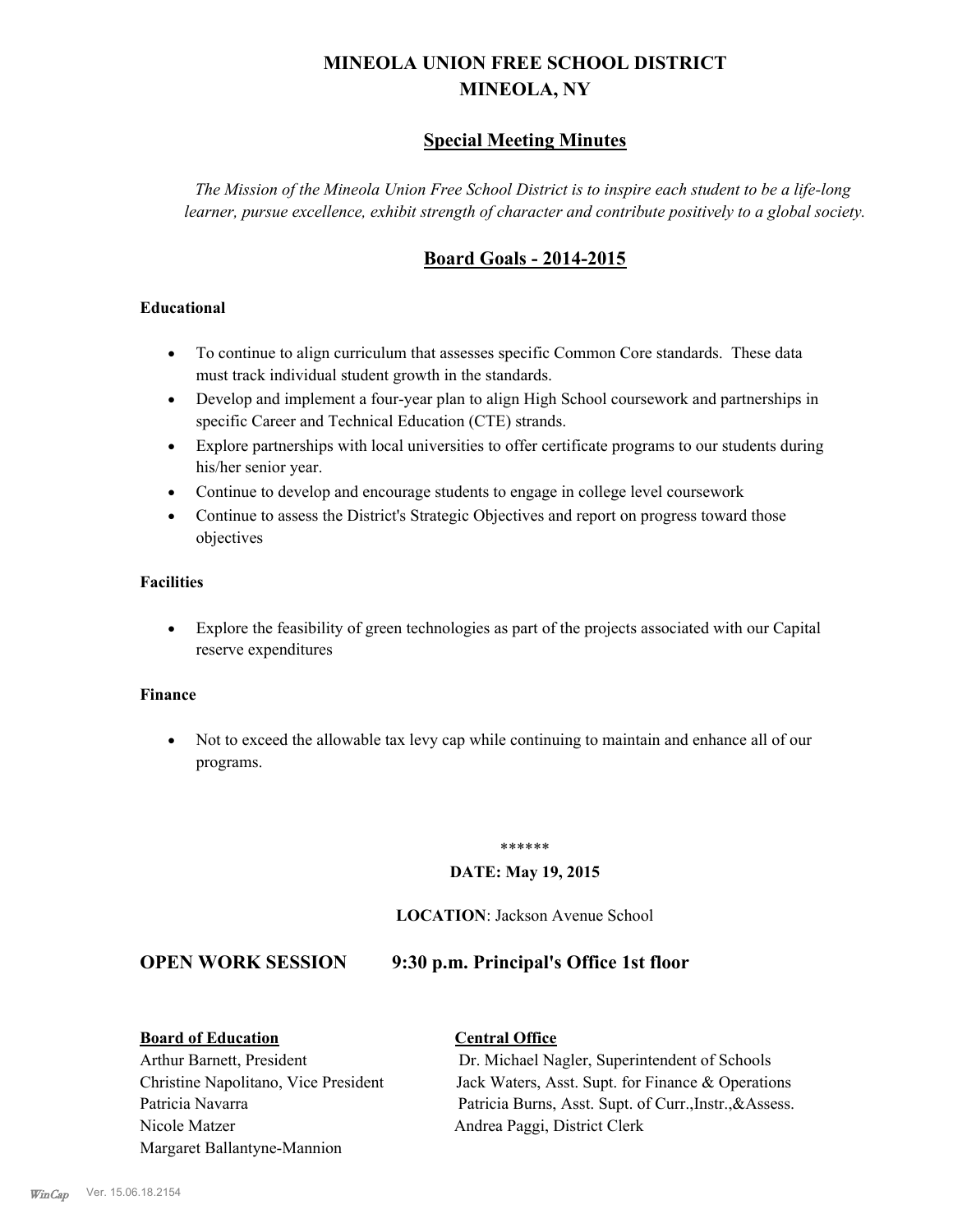### **A. Call to Order**

# **B. New Business**

# **1. Acceptance of Special District Meeting Results**

- a. **RESOLUTION # 53 BE IT RESOLVED** that the Mineola Board of Education accepts the results of the May 19, 2015 Annual Election and Budget Vote as follows:
- **Motion:** Margaret Ballantyne **Second:** Nicole Matzer
- Yes: Margaret Ballantyne **No:** None Nicole Matzer Patricia Navarra Christine Napolitano Arthur Barnett
- **Passed:** Yes

## **Annual Election and Budget Results**

## **Proposition #1-** Budget

### Jackson Avenue:

| Machine: Yes: 627 |          | No: 223 |
|-------------------|----------|---------|
| Absentee: Yes: 21 |          | No: 8   |
| Total:            | Yes: 648 | No: 231 |

#### Meadow Drive:

| Machine: Yes: 415 |          | No: 125 |
|-------------------|----------|---------|
| Absentee: Yes: 11 |          | No: 14  |
| Total:            | Yes: 426 | No: 139 |

**Proposition 1: Passed** Yes Votes: 1074 to No Votes: 370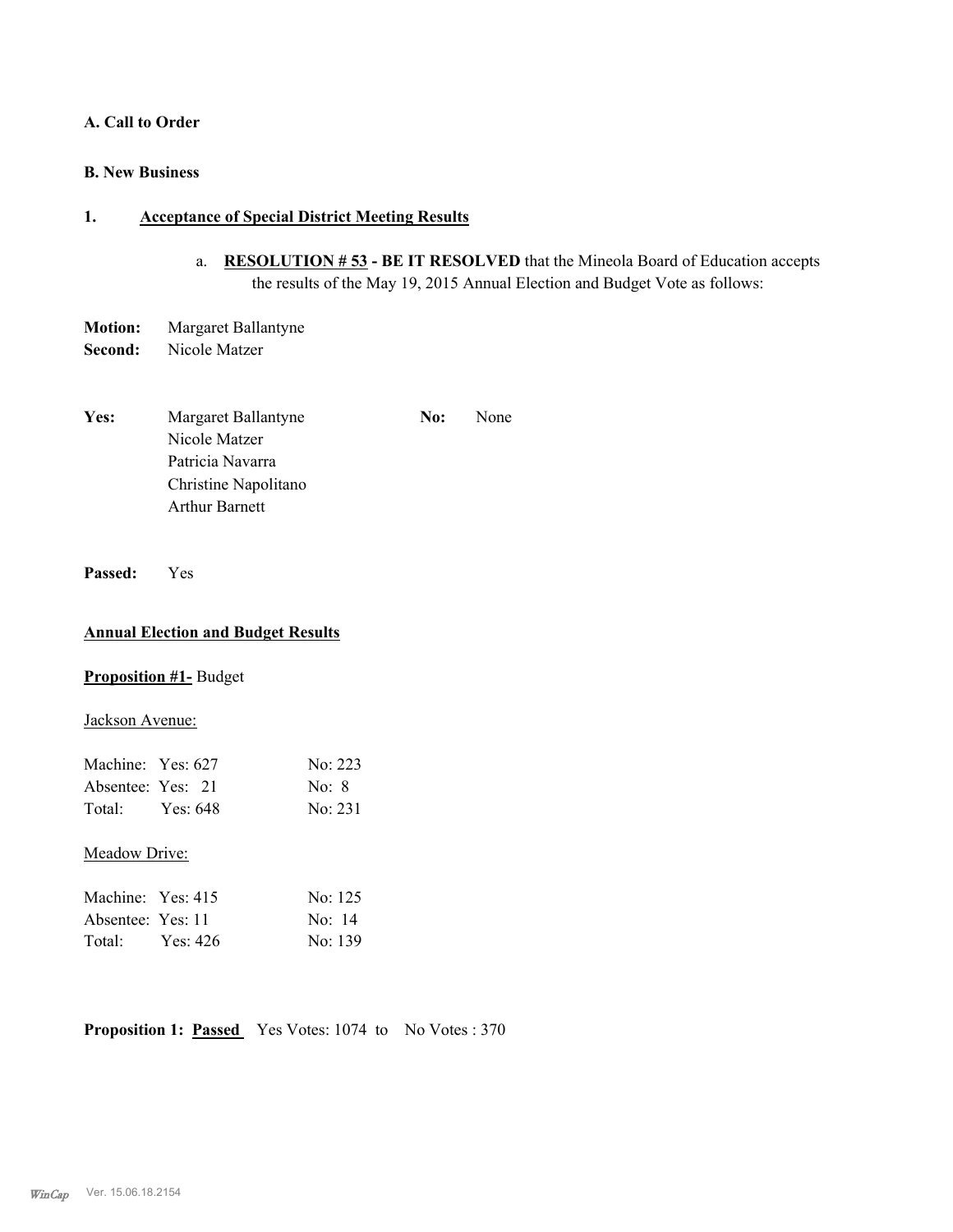# **Jackson Avenue Results**

**1A. Giordano- Renner, Joy** Machine: 386

Absentee: 16 Total: 402

# **1B. Napolitano, Christine**

Machine: 554 Absentee: 21 Total: 575

# **1C. Widman, Brian**

Machine: 465 Absentee: 15 Total: 480

# **1D. Swensen, Mark**

Machine: 389 Absentee: 8 Total: 397

# **Meadow Drive Results**

**1A. Giordano- Renner, Joy** Machine: 281 Absentee: 10 Total: 291

# **1B. Napolitano, Christine**

Machine: 314 Absentee: 20 Total: 334

# **1C. Widman, Brian**

Machine: 303 Absentee: 17 Total: 320

# **1D. Swensen, Mark**

Machine: 242 Absentee: 5 Total: 247

# **Candidate Results:**

**Seat 1:** Christine Napolitano (909) **Seat 2:** Brian Widman (800)